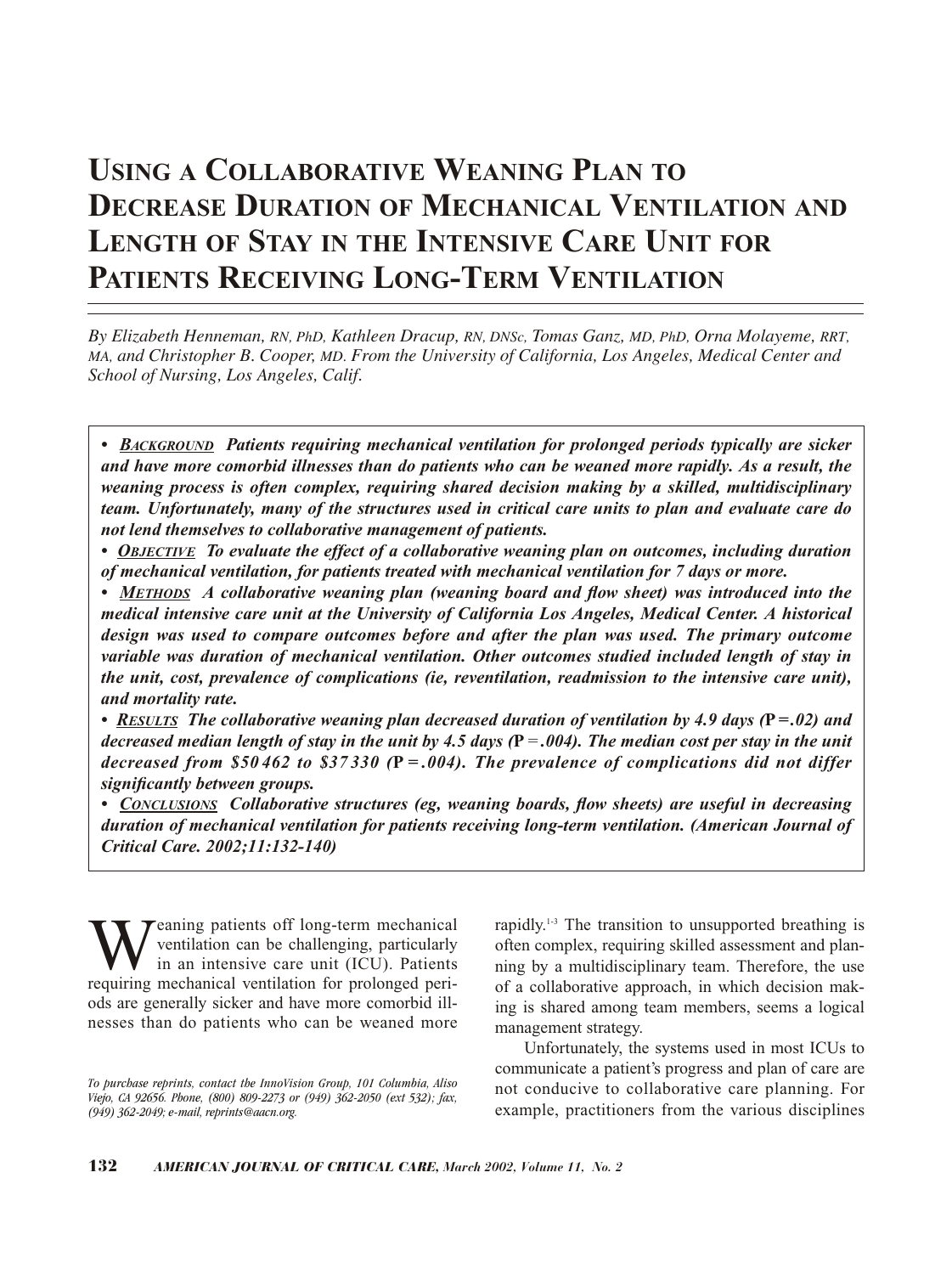involved in a patient's care typically document their assessment and plan in separate areas of the medical record. This arrangement is clearly problematic for a patient who requires the ongoing assessment and management of a multidisciplinary team. Another problem is that the ICU flow sheet offers only a snapshot (12- 24 hours) of the patient's condition. This method of documentation may be appropriate for short-term management of patients, but it is inadequate when long-term assessment and planning are needed. Last, but perhaps most important, our current system of documentation systematically excludes patients and patients' families from involvement in the plan of care. A patient's medical record is, in most cases, made inaccessible to the patient and his or her family, and they must have special "permission" to review it.

New structures that support communication are needed to promote collaborative decision making. Two such structures, a weaning board and a flow sheet, were used in this study to facilitate communication and promote collaborative care planning among the patient, the patient's family, and the healthcare team.

Attempts to improve the process of weaning off mechanical ventilation have included a number of creative approaches: ventilator management teams,<sup>4</sup> computerized weaning programs,<sup>5-7</sup> and weaning protocols.<sup>8-12</sup> These innovations have been successful in improving outcomes, primarily for patients who require short-term mechanical ventilation (eg, after cardiac surgery). Other researchers<sup>2,13</sup> have reported remarkable achievements with patients receiving long-term ventilation in non-ICU settings both within acute care hospitals and in rehabilitation facilities. Despite the success of these approaches, the management of ICU patients who require prolonged mechanical ventilation and weaning has not been well addressed.

The purpose of this study was to evaluate the effectiveness of a weaning board and a flow sheet in improving outcomes for patients receiving long-term ventilation in the ICU. We defined long-term as 7 days or more. We hypothesized that our interventions would improve important outcomes for patients, particularly the duration of mechanical ventilation.

# **Materials and Methods**

A quasi-experimental design was used to compare patients' outcomes 1 year before (July 1995-June 1996) and 1 year after (July 1996-June 1997) the implementation of a new structure to support a collaborative approach to weaning. The appropriate institutional review board granted approval for the study. Because the nature of the intervention involved an organizational change, the committee for the protection of

human subjects granted an exemption from informed consent. Therefore, healthcare providers, patients, and patients' families were unaware of the specific outcome variables being assessed. The study took place in the medical ICU of the University of California Los Angeles, Medical Center.

All patients admitted to the medical ICU who received mechanical ventilation either via a tracheostomy or an endotracheal tube for 7 days or more were included in the study. Patients admitted to the medical ICU from another ICU within the hospital were included in the study so long as they met all other inclusion criteria and did not meet any criteria for exclusion. Patients were excluded if weaning off mechanical ventilation was not a goal (eg, patient with neuromuscular disease requiring partial or continuous ventilatory support), or if they were transferred to another facility before being successfully weaned off the ventilator. A power analysis done by using an  $\alpha$  of .05, a moderate effect size, and a β of .80 indicated that a sample size of 140 patients (70 per group) would be required to detect a significant difference between groups.

The intervention, implemented in July 1996, was termed "the collaborative weaning plan" and consisted of the following:

1. The multidisciplinary team developed the plan of care related to weaning during morning rounds. The team consisted of the nurses, physicians, respiratory therapists, and other support staff (eg, pharmacist, dietician) as appropriate. This first step was not unique to the interventional period and, in fact, represented "care as usual." It is included here only to present a comprehensive picture of the process.

2. The plan of care for weaning the patient was then documented on a weaning board (Figure 1). The weaning board was a large (76 cm [30 in] wide by 51 cm [20 in] high), white dry-erase board that hung on the wall at the patient's bedside. The board was used to communicate to the healthcare team, the patient, and the patient's family important data related to assessing the patient's readiness to be weaned (eg, blood gas results and other laboratory values) and the plan for weaning for the day. The weaning plan also included specific parameters for when the weaning trial should be stopped (eg, respiratory rates, tidal volumes).

3. Data on the weaning process and the patient's responses to each weaning trial were recorded on the weaning flow sheet (Figure 2). The weaning flow sheet was a large  $(61 \text{ cm} [24 \text{ in}]$  wide by 46 cm  $[18$ in] high) sheet of paper that hung next to the weaning board. Items on the flow sheet included (1) the method of weaning used (eg, T-piece, pressure sup-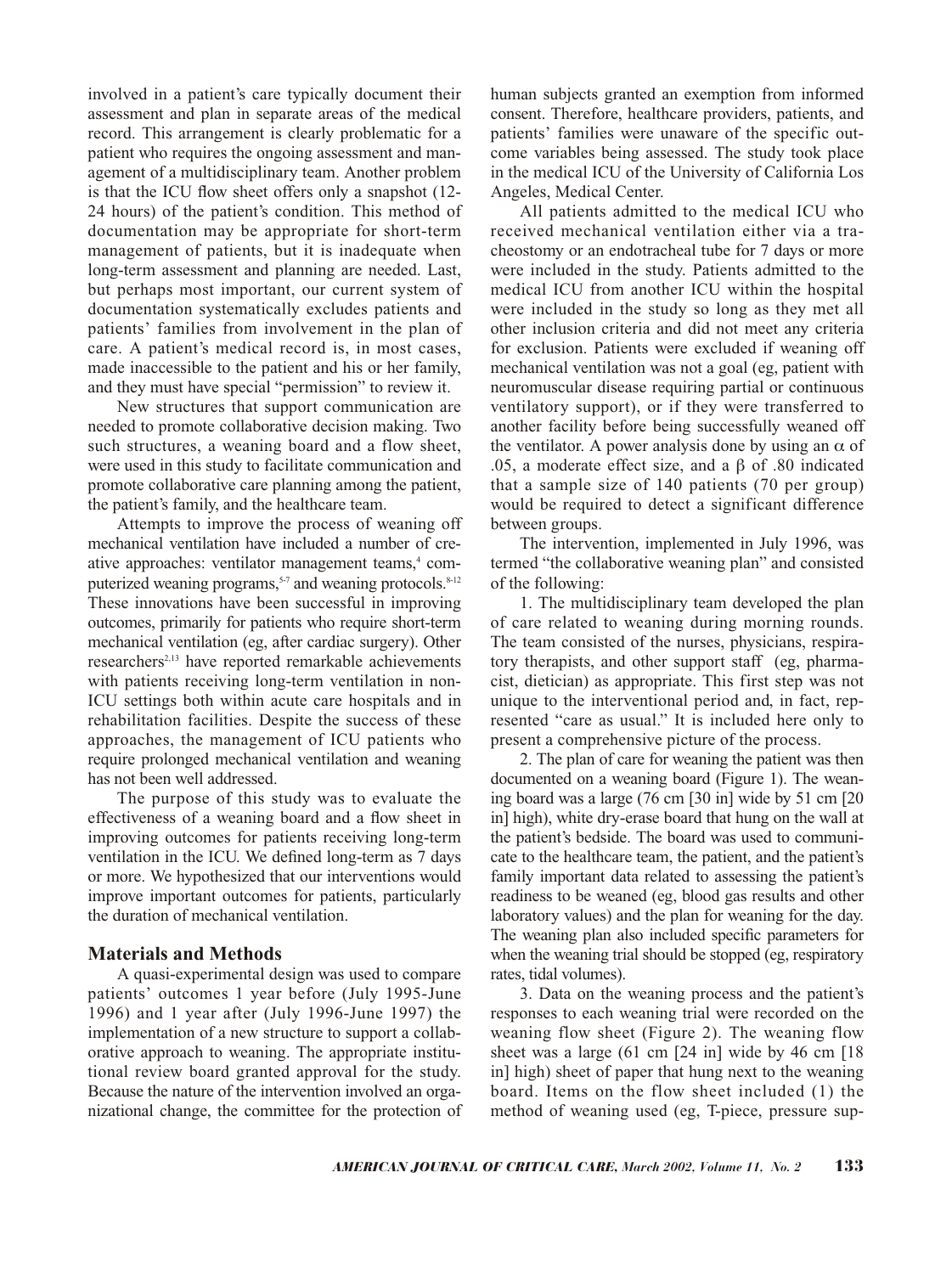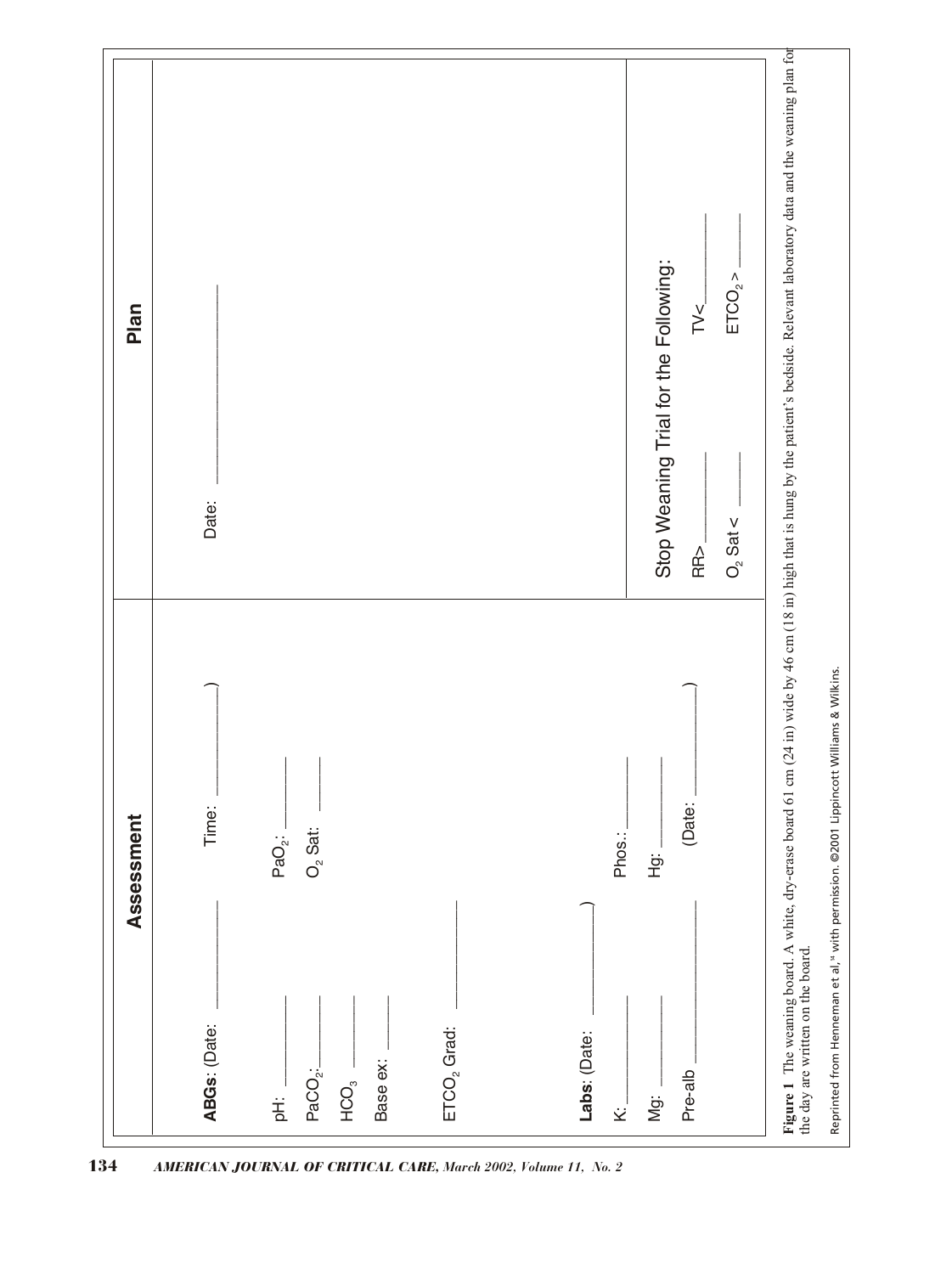| Patient Name                                                                                                                                                                                                                        |                 |     |                 |     |                      |     |                 |     |                 |     |                 |     |                 |     |                 |     |                                                              |  |
|-------------------------------------------------------------------------------------------------------------------------------------------------------------------------------------------------------------------------------------|-----------------|-----|-----------------|-----|----------------------|-----|-----------------|-----|-----------------|-----|-----------------|-----|-----------------|-----|-----------------|-----|--------------------------------------------------------------|--|
|                                                                                                                                                                                                                                     | Date            |     | Date            |     | Date                 |     | Date            |     | Date            |     | Date            |     | Date            |     | Date            |     |                                                              |  |
| Trial START time                                                                                                                                                                                                                    |                 |     |                 |     |                      |     |                 |     |                 |     |                 |     |                 |     |                 |     | Trial START time                                             |  |
| Trial STOP time                                                                                                                                                                                                                     |                 |     |                 |     |                      |     |                 |     |                 |     |                 |     |                 |     |                 |     | Trial STOP time                                              |  |
| TOTAL trial duration                                                                                                                                                                                                                |                 |     |                 |     |                      |     |                 |     |                 |     |                 |     |                 |     |                 |     | TOTAL trial duration                                         |  |
| REASON Trial                                                                                                                                                                                                                        | Tachypnea       |     | Tachypnea       |     | Tachypnea            |     | Tachypnea       |     | Tachypnea       |     | Tachypnea       |     | Tachypnea       |     | Tachypnea       |     | REASON Trial                                                 |  |
| Stopped                                                                                                                                                                                                                             | Tachycardia     |     | Tachycardia     |     | Tachycardia          |     | Tachycardia     |     | Tachycardia     |     | Tachycardia     |     | Tachycardia     |     | Tachycardia     |     | Stopped                                                      |  |
|                                                                                                                                                                                                                                     | Low $T.V.$      |     | Low T.V.        |     | Low T.V.             |     | Low T.V.        |     | Low T.V.        |     | Low T.V.        |     | Low T.V.        |     | Low T.V.        |     |                                                              |  |
|                                                                                                                                                                                                                                     | Agitation       |     | Agitation       |     | Agitation            |     | Agitation       |     | Agitation       |     | Agitation       |     | Agitation       |     | Agitation       |     |                                                              |  |
|                                                                                                                                                                                                                                     | Short of breath |     | Short of breath |     | breath<br>Short of b |     | Short of breath |     | Short of breath |     | Short of breath |     | Short of breath |     | Short of breath |     |                                                              |  |
|                                                                                                                                                                                                                                     | Planned stop    |     | Planned stop    |     | stop<br>Planned      |     | Planned stop    |     | Planned stop    |     | Planned stop    |     | Planned stop    |     | Planned stop    |     |                                                              |  |
|                                                                                                                                                                                                                                     | Other:          |     | Other:          |     | Other:               |     | Other:          |     | Other:          |     | Other:          |     | Other:          |     | Other:          |     |                                                              |  |
| (PS, IMV, T-piece)<br>Type wean                                                                                                                                                                                                     |                 |     |                 |     |                      |     |                 |     |                 |     |                 |     |                 |     |                 |     | (PS, IMV, T-piece)<br>Type wean                              |  |
| PS Level                                                                                                                                                                                                                            |                 |     |                 |     |                      |     |                 |     |                 |     |                 |     |                 |     |                 |     | PS Level                                                     |  |
| IMV rate                                                                                                                                                                                                                            |                 |     |                 |     |                      |     |                 |     |                 |     |                 |     |                 |     |                 |     | IMV rate                                                     |  |
| Set TV                                                                                                                                                                                                                              |                 |     |                 |     |                      |     |                 |     |                 |     |                 |     |                 |     |                 |     | Set TV                                                       |  |
| Pt. Response                                                                                                                                                                                                                        | Start           | End | Start           | End | Start                | End | Start           | End | Start           | End | Start           | End | Start           | End | Start           | End | Pt. Response                                                 |  |
| 589280<br>$\frac{\alpha}{\pm}$                                                                                                                                                                                                      |                 |     |                 |     |                      |     |                 |     |                 |     |                 |     |                 |     |                 |     | $\frac{\alpha}{\pm}$<br>75<br>$158$<br>$158$<br>$50^{\circ}$ |  |
| 586580<br>RR                                                                                                                                                                                                                        |                 |     |                 |     |                      |     |                 |     |                 |     |                 |     |                 |     |                 |     | Æ<br>1880<br>500                                             |  |
| 8880<br>$\circ$<br>500<br>400<br>SPONT.<br>TV                                                                                                                                                                                       |                 |     |                 |     |                      |     |                 |     |                 |     |                 |     |                 |     |                 |     | SPONT.<br>$\geq$<br>8880<br>$\circ$<br>500<br>400            |  |
| Comments<br>(Pt. Position, etc.)                                                                                                                                                                                                    |                 |     |                 |     |                      |     |                 |     |                 |     |                 |     |                 |     |                 |     | Comments<br>(Pt. Position, etc.)                             |  |
| Figure 2 The weaning flow sheet. This multidisciplinary form is used to document patients' progress with weaning. It is approximately 76 cm (30 in) wide by 51 cm (20 in) high and is<br>hung on the wall at the patient's bedside. |                 |     |                 |     |                      |     |                 |     |                 |     |                 |     |                 |     |                 |     |                                                              |  |

Reprinted from Henneman et al,<sup>14</sup> with permission. @2001 Lippincott Williams & Wilkins. Reprinted from Henneman et al,14 with permission. ©2001 Lippincott Williams & Wilkins.

*AMERICAN JOURNAL OF CRITICAL CARE, March 2002, Volume 11, No. 2* 135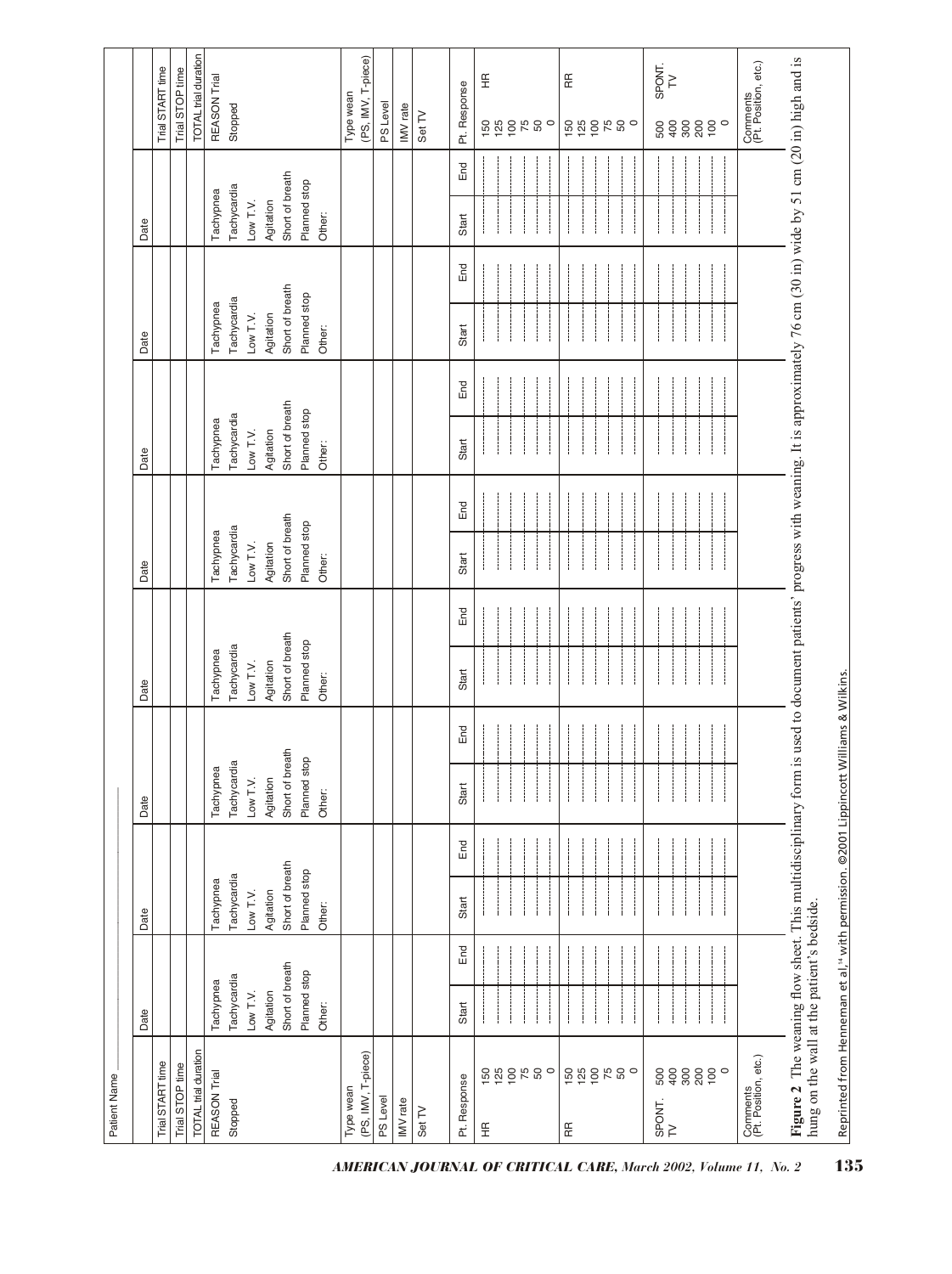port), (2) the start and stop time of the weaning trial, (3) physiological parameters measured (eg, vital signs, tidal volumes) before and after weaning, (4) the reason for discontinuing the weaning trial, and (5) any additional comments (eg, presence of family members, activities, patient's response).

4. Any member of the ICU team could fill in the weaning board and flow sheet. In practice, the laboratory values on the weaning board were filled in by the nursing staff, and the weaning plan was filled in by the patient's nurse, respiratory therapist, or physician. Both nurses and therapists completed the weaning flow sheet.

5. The processes used to wean patients (eg, assessments, method of weaning, monitoring) were not manipulated during the intervention period. In both groups, decisions related to weaning were made by the multidisciplinary team (including respiratory therapists and nurses), with the ICU attending physician providing leadership and overseeing the process. The difference during the 2 periods was the method of communicating the weaning plan and patient's progress (Table 1).

The medical ICU had a long-established history of multidisciplinary care planning and a unit philosophy that emphasized collaboration and teamwork. This preexisting collaborative culture certainly influenced the ease with which a new type of communication tool was accepted and used.

Demographic data collected on patients in the study included age, sex, history of chronic lung disease, Acute Physiology and Chronic Health Evaluation II (APACHE II) scores, $<sup>15</sup>$  diagnosis, and method</sup> of weaning used (eg, synchronized intermittent mandatory ventilation, T-piece, pressure support). Outcomes studied included (1) duration of mechanical ventilation, (2) length of stay in the medical ICU, and (3) cost of stay in the medical ICU. Cost data were obtained from the medical center's billing department and were based on standardized Medicare reimbursement rates for ICU care (room rates, nursing care). Using cost data rather than charges facilitates comparison with similar studies from other institutions.<sup>4,9</sup> Data were also collected on complications that may have arisen in association with the new weaning method (ie, prevalence of reventilation and need for

| a collaborative weaning plan                                                                                      |                                                                                                                                                                                               |
|-------------------------------------------------------------------------------------------------------------------|-----------------------------------------------------------------------------------------------------------------------------------------------------------------------------------------------|
| <b>Before implementation</b>                                                                                      | <b>After implementation</b>                                                                                                                                                                   |
| Collaborative philosophy governing all aspects of patients'                                                       | Collaborative philosophy governing all aspects of patients'                                                                                                                                   |
| care                                                                                                              | care                                                                                                                                                                                          |
| Multidisciplinary rounds every morning on all patients;                                                           | Multidisciplinary rounds every morning on all patients;                                                                                                                                       |
| attended by nurses, attending physician, house staff,                                                             | attended by nurses, attending physician, house staff,                                                                                                                                         |
| respiratory therapists, pharmacists, dieticians, and other                                                        | respiratory therapists, pharmacists, dieticians, and other                                                                                                                                    |
| support staff as appropriate                                                                                      | support staff as appropriate.                                                                                                                                                                 |
| Assessment of readiness to be weaned                                                                              | Assessment of readiness to be weaned                                                                                                                                                          |
| Standardized assessment tools or weaning protocols                                                                | No standardized assessment tools or weaning protocols                                                                                                                                         |
| Assessment data (ie, arterial blood gases, end-tidal                                                              | Assessment data (ie, arterial blood gases, end-tidal                                                                                                                                          |
| carbon dioxide laboratory values) available in the                                                                | carbon dioxide laboratory values) available in the                                                                                                                                            |
| medical record                                                                                                    | medical record and on the weaning board                                                                                                                                                       |
| Method of weaning (eg, synchronized intermittent                                                                  | Method of weaning (eg, synchronized intermittent                                                                                                                                              |
| mandatory ventilation, pressure support) determined by                                                            | mandatory ventilation, pressure support) determined by                                                                                                                                        |
| team during rounds that were led by the attending                                                                 | team during rounds that were led by the attending                                                                                                                                             |
| physician; no use of weaning protocols                                                                            | physician; no use of weaning protocols                                                                                                                                                        |
| Documentation of weaning plan recorded in physician's                                                             | Documentation of weaning plan recorded in physician's                                                                                                                                         |
| orders                                                                                                            | orders and on white dry-erase weaning board at bedside                                                                                                                                        |
| Documentation of weaning progress recorded by nurses,<br>respiratory therapists, and physicians in medical record | Documentation of weaning progress recorded by nurses,<br>respiratory therapists, and physicians in medical record<br>and on multidisciplinary flow sheet hung on wall at<br>patient's bedside |

**Table 1** Comparison of characteristics related to philosophy, care planning, and documentation before and after implementation of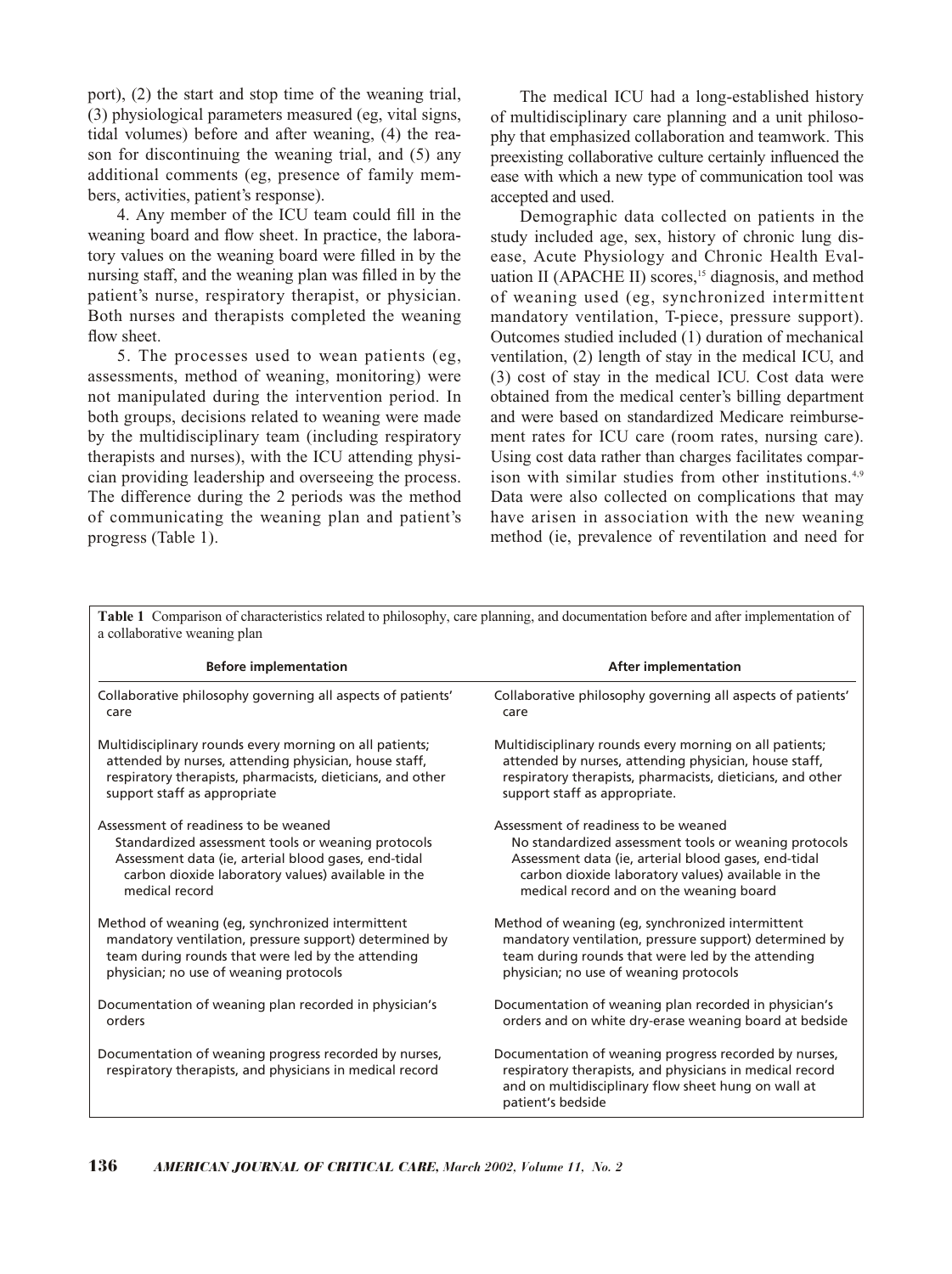readmission to an ICU) and on mortality rates. Last, data were collected on a number of organizational variables that could affect patients' outcomes, namely, nursing and respiratory staffing patterns, years of experience of nurses and respiratory therapists, and management changes.

Continuous variables were compared by using the Student t test for normally distributed variables. The  $\chi^2$  test was used to compare categorical variables and variables that were not normally distributed. Statistical significance was set at *P* less than .05 for the primary outcome variable, duration of mechanical ventilation.

## **Results**

A total of 137 patients met the criteria for entry into the study: 82 in the experimental group and 55 in the comparison group. It is unclear why the numbers of patients meeting the criteria in the 2 periods are so different. Perhaps the medical ICU service was simply busier in the later period than it had been in the previous year. Or perhaps the decrease in the number of ventilator days in the experimental group led to a faster turnover, and hence more patients could be seen.

## **Demographic Data**

The control and experimental groups did not differ significantly with regard to age, sex, APACHE II scores, presence of chronic obstructive pulmonary disease, or days of mechanical ventilation before being transferred to the medical ICU (Table 2). Most patients in both the comparison and experimental groups were admitted to the medical ICU because of respiratory failure (comparison group, 87%; experimental group, 75%). Other diagnoses included sepsis, liver failure, neurological dysfunction, and recent cardiopulmonary arrest. The 2 groups did not differ significantly with respect to admitting diagnoses (*P*=.27; Table 3).

Forty-nine percent of patients in the experimental group were successfully weaned off the ventilator as compared with 33% of patients in the comparison group  $(P = .12)$ . Most patients in both groups were weaned by using a combination of synchronized intermittent mandatory ventilation and pressure-support ventilation (comparison group, 94%; experimental group, 78%). The type of weaning method used did not differ significantly between groups  $(P = .42;$  Table 4).

## **Outcomes**

The outcomes for the experimental and comparison groups are compared in Table 5. The median duration of mechanical ventilation ( $χ² = 6.1, P = .02$ ), median length of stay in the medical ICU ( $\chi^2$ =9.1, *P* = .004), and the median cost per stay in the medical ICU

**Table 2** Demographic data and clinical characteristics of patients in comparison and experimental groups

| Characteristic                                                                                                                                                                                                   | Comparison<br>group<br>(n = 55) | <b>Experimental</b><br>group<br>$(n = 82)$ | P   |
|------------------------------------------------------------------------------------------------------------------------------------------------------------------------------------------------------------------|---------------------------------|--------------------------------------------|-----|
| Age, mean (SD), years                                                                                                                                                                                            | 57.9 (19.6)                     | 58.8 (15.8)                                | .77 |
| Sex, % female                                                                                                                                                                                                    | 46                              | 46                                         | .95 |
| APACHE II score,<br>mean (SD)                                                                                                                                                                                    | 24.1 (7.7)                      | 26.1(7.3)                                  | .13 |
| Chronic obstructive<br>pulmonary disease,<br>% of patients                                                                                                                                                       | 35                              | 27                                         | .25 |
| Days of ventilation<br>before transfer to<br>intensive care unit,<br>mean (SD)                                                                                                                                   | 5.8(7.0)                        | 5.5(6.8)                                   | .87 |
| Comparison group is from before implementation of the<br>collaborative weaning plan; experimental group, from after<br>implementation. APACHE II indicates Acute Physiology and<br>Chronic Health Evaluation II. |                                 |                                            |     |

 $(\chi^2 = 9.1, P = .004)$  were all less in the experimental group than in the comparison group. The mortality rate did not differ significantly between the 2 groups. The prevalence of complications, including reventilation and readmission to the medical ICU, also did not differ significantly.

The number of years of experience of the nursing and respiratory therapy staff did not differ significantly between the 2 periods studied (Table 6). No changes in staffing patterns were made between the 2 periods. A system of primary nursing remained in place during both the control and experimental period. The medical staff and nursing director, as well as the clinical nurse specialist and respiratory specialist, remained the same throughout the 2 years of the study.

The process for care planning (ie, multidisciplinary morning rounds) was unchanged during the 2 study years. Before the study period, the medical center had instituted a number of strategies to decrease length of stay (eg, critical pathways, protocols, utilization review audits). None of the aforementioned strategies were directly related to the patients being weaned, and no new strategies were introduced into the ICU during the 2-year study period.

## **Discussion**

Our results indicate improved outcomes for patients receiving mechanical ventilation for 7 days or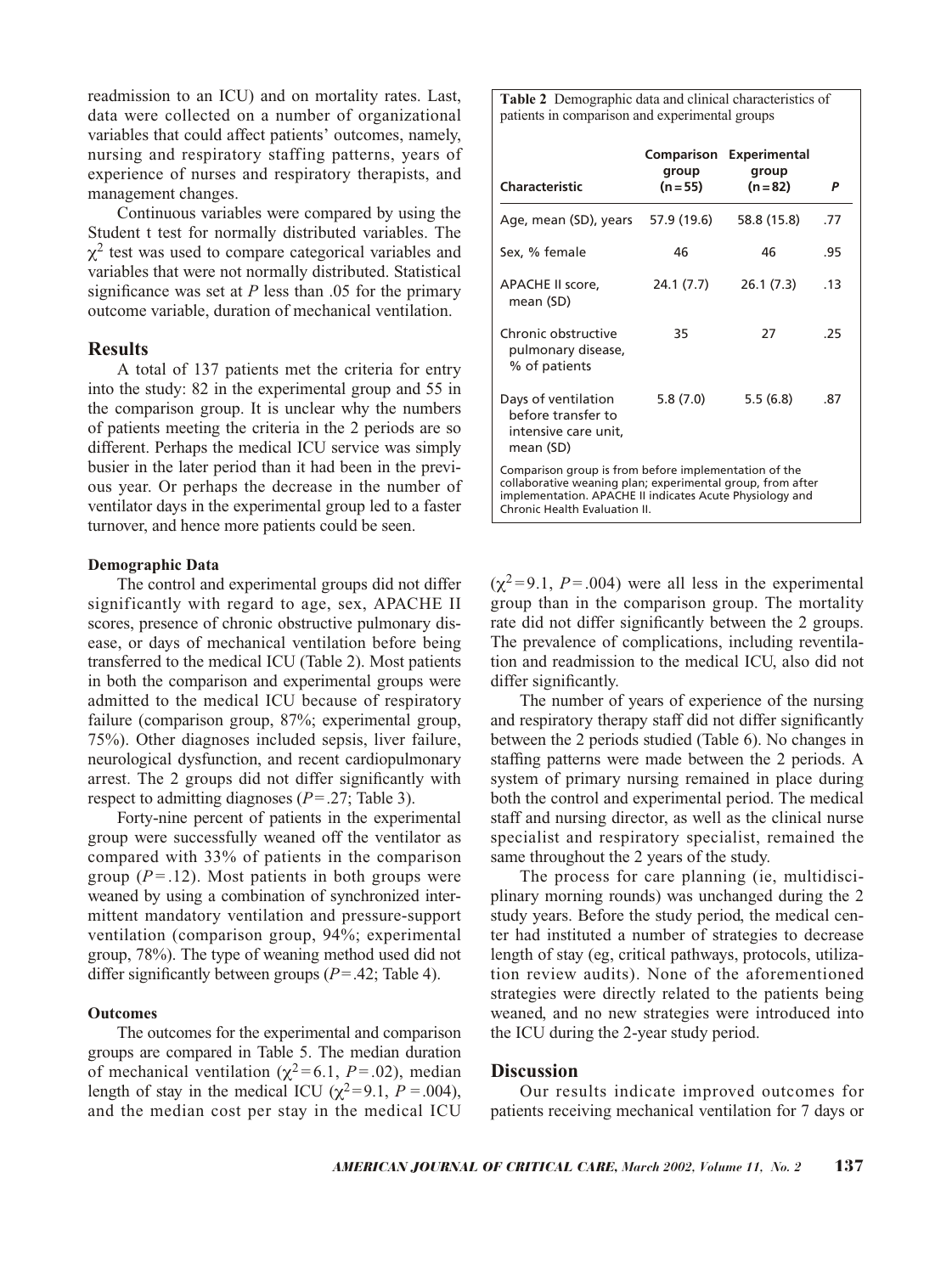**Table 3** Primary diagnoses of patients in comparison and experimental groups

|                                                                                                                                                                                                                                                                                                                            | Comparison<br>group<br>$(n = 55)$ |    | <b>Experimental</b><br>group<br>$(n = 82)$ |          |
|----------------------------------------------------------------------------------------------------------------------------------------------------------------------------------------------------------------------------------------------------------------------------------------------------------------------------|-----------------------------------|----|--------------------------------------------|----------|
| <b>Diagnosis</b>                                                                                                                                                                                                                                                                                                           | No. of<br>patients                | %  | No. of<br>patients                         | %        |
| Respiratory failure                                                                                                                                                                                                                                                                                                        | 47                                | 85 | 62                                         | 76       |
| Cardiovascular failure                                                                                                                                                                                                                                                                                                     | 0                                 | 0  | 1                                          | 1        |
| Trauma                                                                                                                                                                                                                                                                                                                     | 0                                 | 0  | 1                                          | 1        |
| Neurological problem                                                                                                                                                                                                                                                                                                       | 0                                 | 0  | 4                                          | 5        |
| Drug overdose                                                                                                                                                                                                                                                                                                              | 0                                 | 0  | 0                                          | $\Omega$ |
| Gastrointestinal<br>bleeding                                                                                                                                                                                                                                                                                               | $\mathbf{0}$                      | 0  | 0                                          | 0        |
| <b>Sepsis</b>                                                                                                                                                                                                                                                                                                              | 4                                 | 7  | 9                                          | 11       |
| Recent<br>cardiopulmonary<br>arrest                                                                                                                                                                                                                                                                                        | $\overline{2}$                    | 4  | 0                                          | 0        |
| Postoperative care                                                                                                                                                                                                                                                                                                         | $\mathbf 0$                       | 0  | 0                                          | 0        |
| Liver failure                                                                                                                                                                                                                                                                                                              | $\overline{2}$                    | 4  | 4                                          | 5        |
| Other                                                                                                                                                                                                                                                                                                                      | $\Omega$                          | 0  | 1                                          | 1        |
| Comparison group is from before implementation of the<br>collaborative weaning plan; experimental group, from after<br>implementation. Differences between groups are not significant<br>$(x^2 = 8.67, df = 7, P = .27)$ . Twelve cells (75%) have expected cell<br>count less than 5. The minimum expected count is 0.40. |                                   |    |                                            |          |

more who were managed by using a collaborative weaning plan. Duration of mechanical ventilation, length of ICU stay, and ICU costs were all significantly reduced after implementation of this innovative approach to improve communication among the multidisciplinary team members.

Similar reductions in days of mechanical ventilation were reported by Cohen et  $al<sub>1</sub><sup>4</sup>$  who described the beneficial effect of a multidisciplinary ventilator management team on outcomes of ICU patients. The goals of their ventilator team were similar to those in our study, including communicating the weaning plan to all staff and promoting unitwide coordination.

Efforts to improve outcomes for patients receiving long-term ventilation have primarily been implemented outside of the ICU. Special units have been developed both within acute care hospitals<sup>2</sup> and at regional **Table 4** Method of weaning used in patients who were successfully weaned off mechanical ventilation

|                                                                                                                                                                                                                                                                                                                                          | Comparison<br>group<br>$(n = 55)$ |    |                    | <b>Experimental</b><br>group<br>(n = 82) |  |  |
|------------------------------------------------------------------------------------------------------------------------------------------------------------------------------------------------------------------------------------------------------------------------------------------------------------------------------------------|-----------------------------------|----|--------------------|------------------------------------------|--|--|
| Method                                                                                                                                                                                                                                                                                                                                   | No. of<br>patients                | %  | No. of<br>patients | %                                        |  |  |
| Intermittent<br>mandatory<br>ventilation/pressure<br>support                                                                                                                                                                                                                                                                             | 17                                | 94 | 31                 | 78                                       |  |  |
| Pressure support                                                                                                                                                                                                                                                                                                                         | 0                                 | O  | $\mathcal{P}$      | 5                                        |  |  |
| T-piece                                                                                                                                                                                                                                                                                                                                  | ŋ                                 | O  | $\mathcal{P}$      | 5                                        |  |  |
| Other (combination<br>method)                                                                                                                                                                                                                                                                                                            | 1                                 | 6  | 5                  | 12                                       |  |  |
| Comparison group is from before implementation of the<br>collaborative weaning plan; experimental group, from after<br>implementation. Differences between groups are not significant<br>$\left(\chi^2 = 2.80, df = 3, P = .42\right)$ . Six cells (75%) have expected cell count<br>of less than 5. The minimum expected count is 0.62. |                                   |    |                    |                                          |  |  |

weaning centers.<sup>13</sup> These centers were successful in weaning patients who could not be weaned at other facilities. The strategies used in these studies typically included the implementation of a more multidisciplinary and holistic approach to patient care.

A collaborative approach to patients' care has much commonsense appeal but has not been well tested. The essence of collaboration is shared decision making. Collaboration allows all members of the healthcare team to participate fully in care delivery by bringing their unique expertise to the process. According to organizational theorist Peter Senge,<sup>16</sup> the more complex the process, the more collaboration is needed. For example, the extubation of a patient after heart surgery is not generally a complex process. As such, a standard or protocol guiding the process of rapid weaning to extubation is probably sufficient. On the other hand, the weaning of a patient who is recovering from severe respiratory failure or who has multiple underlying medical problems is more complex and requires thoughtful consideration by all members of the team.

A collaborative approach to weaning can be introduced into an ICU in several ways. For example, Cohen et al<sup>4</sup> successfully used a collaborative approach to weaning with their ventilator "team." Unfortunately, the use of specialized teams may not be embraced in this cost-conscious era of healthcare. Our approach, using a weaning board and a flow sheet, may be more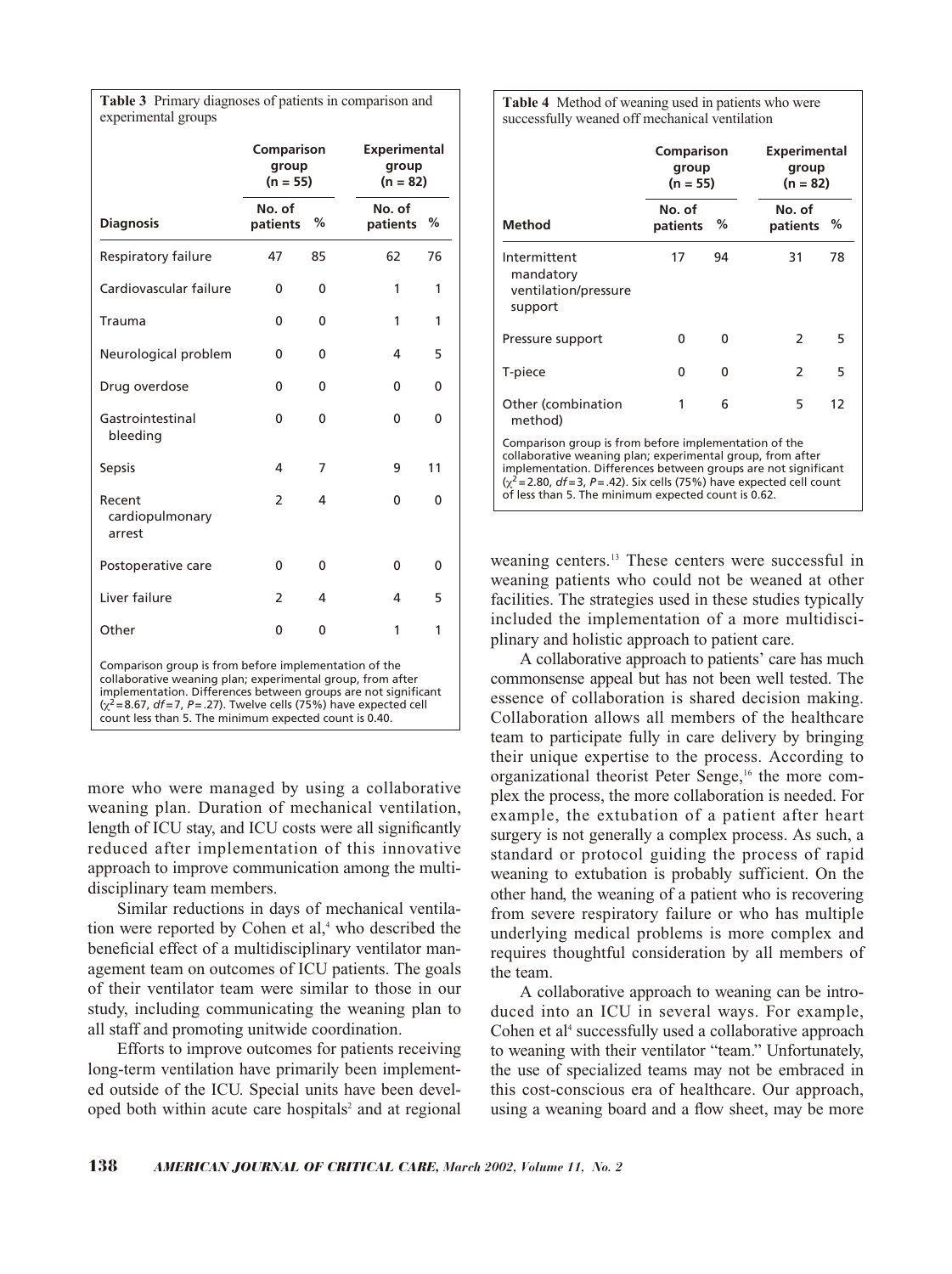**Table 5** Outcomes of patients in comparison and experimental groups

| Outcome in medical                                              |         | <b>Comparison group</b><br>$(n = 55)$ |               |         | <b>Experimental group</b><br>$(n = 82)$ |               |      |  |
|-----------------------------------------------------------------|---------|---------------------------------------|---------------|---------|-----------------------------------------|---------------|------|--|
| intensive care unit                                             | Overall | 1st quartile*                         | 3rd quartile* | Overall | 1st quartile*                           | 3rd quartile* | P    |  |
| Days of ventilation,<br>median                                  | 16.3    | 9.8                                   | 25.5          | 11.4    | 7.9                                     | 18.7          | .02  |  |
| Length of stay,<br>median, days                                 | 17.1    | 12.1                                  | 28.8          | 12.6    | 8.8                                     | 21.9          | .004 |  |
| Cost, median, \$US                                              | 50462   | 35707                                 | 84988         | 37330   | 25968                                   | 64700         | .004 |  |
| Mortality, % of<br>patients                                     | 61.8    | <b>NA</b>                             | <b>NA</b>     | 57.3    | <b>NA</b>                               | <b>NA</b>     | .36  |  |
| Reventilation, % of<br>patients <sup>†</sup>                    | 1.8     | <b>NA</b>                             | <b>NA</b>     | 3.7     | <b>NA</b>                               | <b>NA</b>     | .47  |  |
| Readmission to unit,<br>% of patients <sup><math>#</math></sup> | 0       | <b>NA</b>                             | <b>NA</b>     | 4.9     | <b>NA</b>                               | <b>NA</b>     | .12  |  |

Comparison group is from before implementation of the collaborative weaning plan; experimental group, from after implementation. \*NA indicates not applicable.

†Reventilation indicates percentage of patients requiring mechanical ventilation to be reinstituted within 48 hours of the patient having mechanical ventilation discontinued.

‡Readmission to unit indicates percentage of patients readmitted to any intensive care unit within 48 hours of having mechanical ventilation discontinued.

feasible because it uses existing personnel but gives them new structures that foster improved communication and collaborative decision making.

Others have had success using an "outcomes management" approach. This model uses a team of highly motivated persons who develop standards and track variables related to the weaning process. Members of these teams are not necessarily involved in "hands on" care but are integral to the process of evaluating patients' outcomes and promoting strategies for improvement.<sup>17,18</sup>

A limitation of our study was the use of a historical comparison group. Because of this design, the outcomes of the 2 study periods could be the result of events other than the intervention. We attempted to control for this limitation by comparing patients' demographics and organizational characteristics during the 2 study periods. Because the groups were similar, we have greater confidence in our findings.

Despite its limitations, our results are important because they suggest that significant improvements in patients' outcomes can be achieved by using interventions aimed at improving communication among members of the healthcare team. Although our target group was patients being weaned off mechanical ventilation, most likely any group of patients with complex needs

| <b>Table 6</b> Years of experience of the nursing and respiratory therapy staff during the experimental and comparison periods   |                                           |           |                                               |           |     |            |               |
|----------------------------------------------------------------------------------------------------------------------------------|-------------------------------------------|-----------|-----------------------------------------------|-----------|-----|------------|---------------|
|                                                                                                                                  | <b>Comparison period</b><br>$(1995-1996)$ |           | <b>Experimental period</b><br>$(1996 - 1997)$ |           |     | SE of      | 95% CI for    |
| <b>Staff</b>                                                                                                                     | Mean                                      | <b>SD</b> | <b>Mean</b>                                   | <b>SD</b> | P   | difference | difference    |
| <b>Nurses</b>                                                                                                                    | 4.3                                       | 2.7       | 5.4                                           | 2.8       | .82 | 0.82       | $-2.81, 0.49$ |
| Respiratory therapists                                                                                                           | 9.5                                       | 6.5       | 8.8                                           | 7.4       | .63 | 1.38       | $-2.06, 3.41$ |
| Comparison group is from before implementation of the collaborative weaning plan; experimental group, from after implementation. |                                           |           |                                               |           |     |            |               |